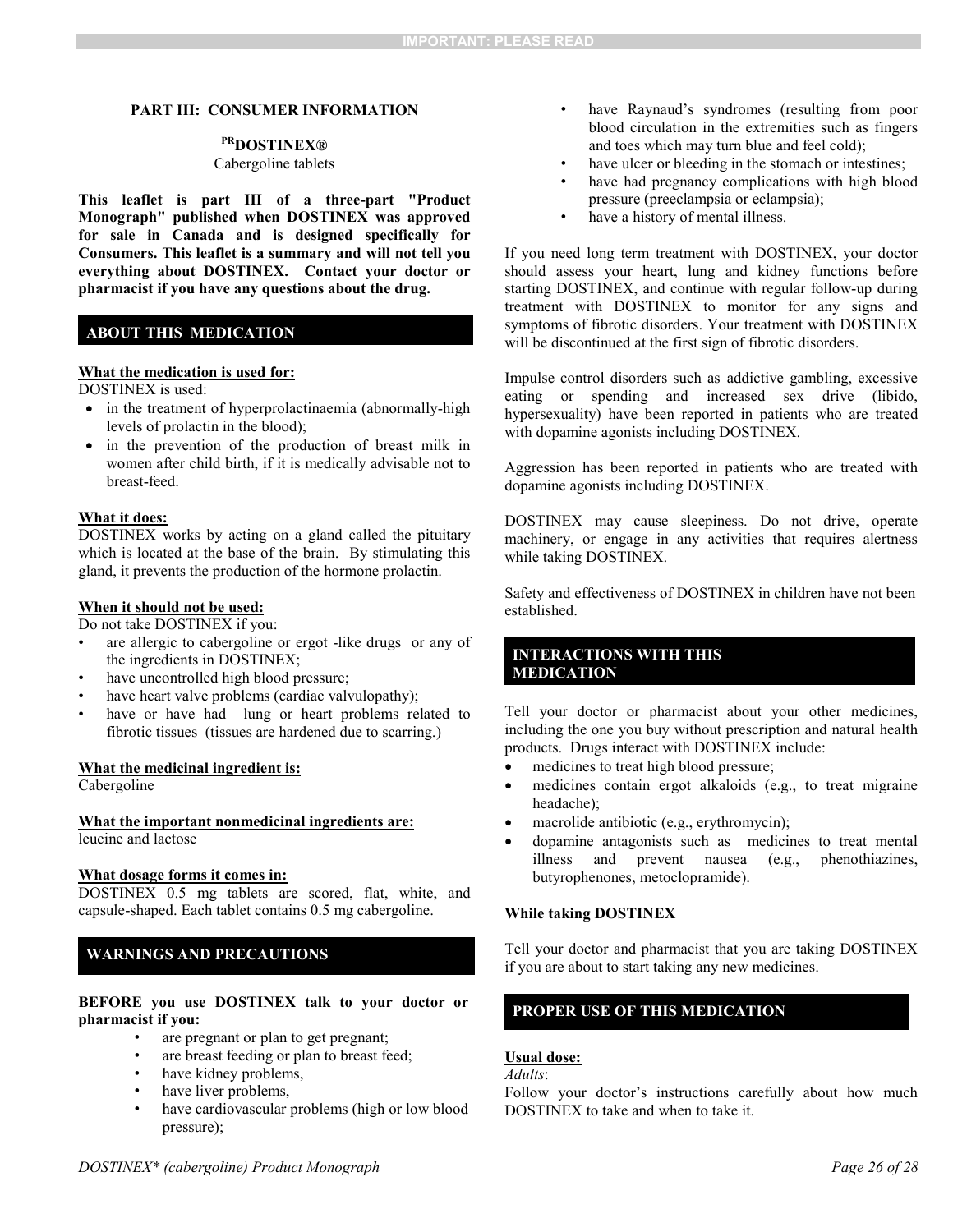To treat hyperprolactinaemia: initial dose is 0.5 mg per week as single dose or two divided doses. The dose may be increased monthly. Recommended dose ranges from 0.25 mg to 2 mg per week.

To prevent the production of milk, the recommended dose is two tablets taken once, on the first day after delivery of the child.

DOSTINEX should be swallowed, preferably with food.

Overdose:

Do not take more tablets than your doctor has told you to.

In case of drug overdose, contact a health care practitioner, hospital emergency department or regional Poison Control Centre immediately, even if there are no symptoms.

#### Missed Dose:

If you should forget to take your tablet at the usual time, take it as soon as you remember up to 1 day before your next scheduled dose. Do not double dose.

## **SIDE EFFECTS AND WHAT TO DO ABOUT THEM**

Like many medicines, DOSTINEX may cause side effects.

Tell your doctor or pharmacist right away if you suffer from any of the following side effects while taking this medication:

- dizziness
- headache
- nausea or vomiting
- constipation
- abdominal pain, or heartburn, or pain in the stomach
- weakness or tiredness
- breast pain
- hot flashes
- depression
- shortness of breath
- swelling

The most common side effects are nausea, headache, dizziness/vertigo, decreases in blood pressure without any symptoms and abdominal pain. Less commonly reported side effects are palpitations, pain in the upper middle of the abdomen, somnolence, nose bleeding, and temporary blindness in one half of the visual field of one or both eyes.

Tell your doctor if you or your family/caregiver notices that you are developing urges or cravings to behave in ways that are unusual for you and you cannot resist the impulse, drive or temptation to carry out certain activities that could harm yourself or others. These are called impulse control disorders and can include behaviours such as addictive gambling, excessive eating or spending, an abnormally high sex drive or

an increase in sexual thoughts or feelings. Your doctor may need to adjust or stop your dose.

Check with your doctor or pharmacist right away if you have any problems while taking DOSTINEX, even if you do not think the problems are connected with the medicine or are not listed in this leaflet.

## **SERIOUS SIDE EFFECTS, HOW OFTEN THEY HAPPEN AND WHAT TO DO ABOUT THEM**

| Symptom / effect                                                                                                                                                                                      | Talk with your<br>doctor or<br>pharmacist |                 | Stop taking<br>drug and<br>call your |
|-------------------------------------------------------------------------------------------------------------------------------------------------------------------------------------------------------|-------------------------------------------|-----------------|--------------------------------------|
|                                                                                                                                                                                                       | Only if<br>severe                         | In all<br>cases | doctor or<br>pharmacist              |
| Low blood pressure                                                                                                                                                                                    |                                           |                 |                                      |
| Fainting                                                                                                                                                                                              |                                           |                 |                                      |
| Disorders related to fibrotic<br>tissues (which may appear<br>following these first signs<br>and symptoms: dyspnoea,<br>shortness of breath, lower<br>limb oedema, persistent<br>cough or chest pain) |                                           |                 |                                      |

*This is not a complete list of side effects. For any unexpected effects while taking DOSTINEX, contact your doctor or pharmacist.* 

# **HOW TO STORE IT**

Store at room temperature 15°C to 25°C.

You should not use your medication after the expiration date printed on the carton and label.

*Keep all medications out of the reach of children. This medication could harm them.*